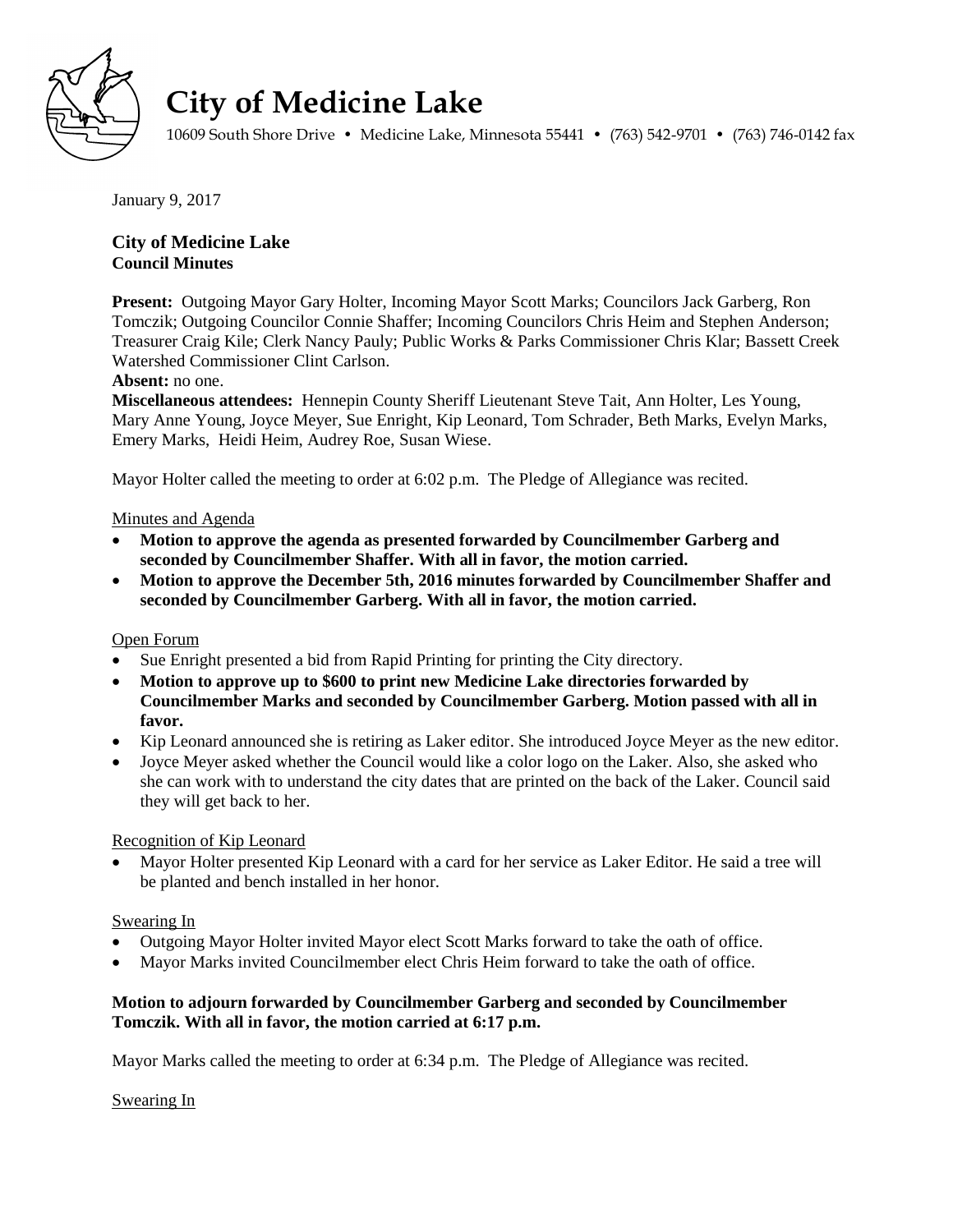Mayor Marks invited Councilmember appointee Stephen Anderson forward to take the oath of office.

# Hennepin County Sheriff – Lieutenant Tait

Lieutenant Tait thanked the Council for hosting the deputies on Christmas Eve.

Fire Department Report – Mike Helman (reported by Councilmember Garberg)

- Reported 13 fire calls for 2016.
- Reported three members of the Fire Department retired.

## Public Works Report – Chris Klar

- Reported they are still working on the new sewer hookup at 211 Peninsula Road. A formal plan will be submitted to Council within the next few months.
- Reported the sewer scan indicated several problem spots that will need to be fixed.

# Parks Report – Chris Klar

Reported parks are closed. Will perform standard maintenance in the spring.

# Bassett Creek Watershed Management Commission Report – Clint Carlson

- Reported Plymouth changed their commissioners.
- Reported Bassett Creek approved the Agora development, which is the replacement of the shopping center on County Road 9. It has lots of fancy water techniques for cleaning water and water storage.
- Reported Mr. Klar, Ms. Wiese and he are trying to move ahead on deepening the water holding capacity in Jevne Park and possibly elsewhere in the City. There currently is no proposed plan.
- Reported he and Mary Anne Young attended the Met Council PlanIt meeting.

# Treasurer's Report-Craig Kile

- December 5 31, 2016:
	- o Receipts in reporting period: \$19,154
	- o Receipts year to date: \$416,988
	- o Disbursements in reporting period: \$15,660
	- o Disbursements year to date: \$418,275
- January 1 8, 2017:
	- o Receipts in reporting period: \$0
	- o Disbursements in reporting period: \$9,499
- **Motion to approve the summary spending, receipts and cash balances December 5 through December 31, 2016 forwarded by Councilmember Garberg and seconded by Councilmember Anderson. Motion passed with all in favor.**
- **Motion to approve the summary spending, receipts and cash balances January 1 through January 8, 2017 forwarded by Councilmember Garberg and seconded by Councilmember Anderson. Motion passed with all in favor.**

## Officer Reports:

## Councilmember Garberg

- Reported he received letters from Hennepin County and Three Rivers Park District and he resolved those.
- Reported he received the signed Hennepin County Sheriff's contract.
- Reported there are no issues with the roadways.

## Councilmember Tomczik

• Reported we received our organics recycling refund of \$243 for 2016.